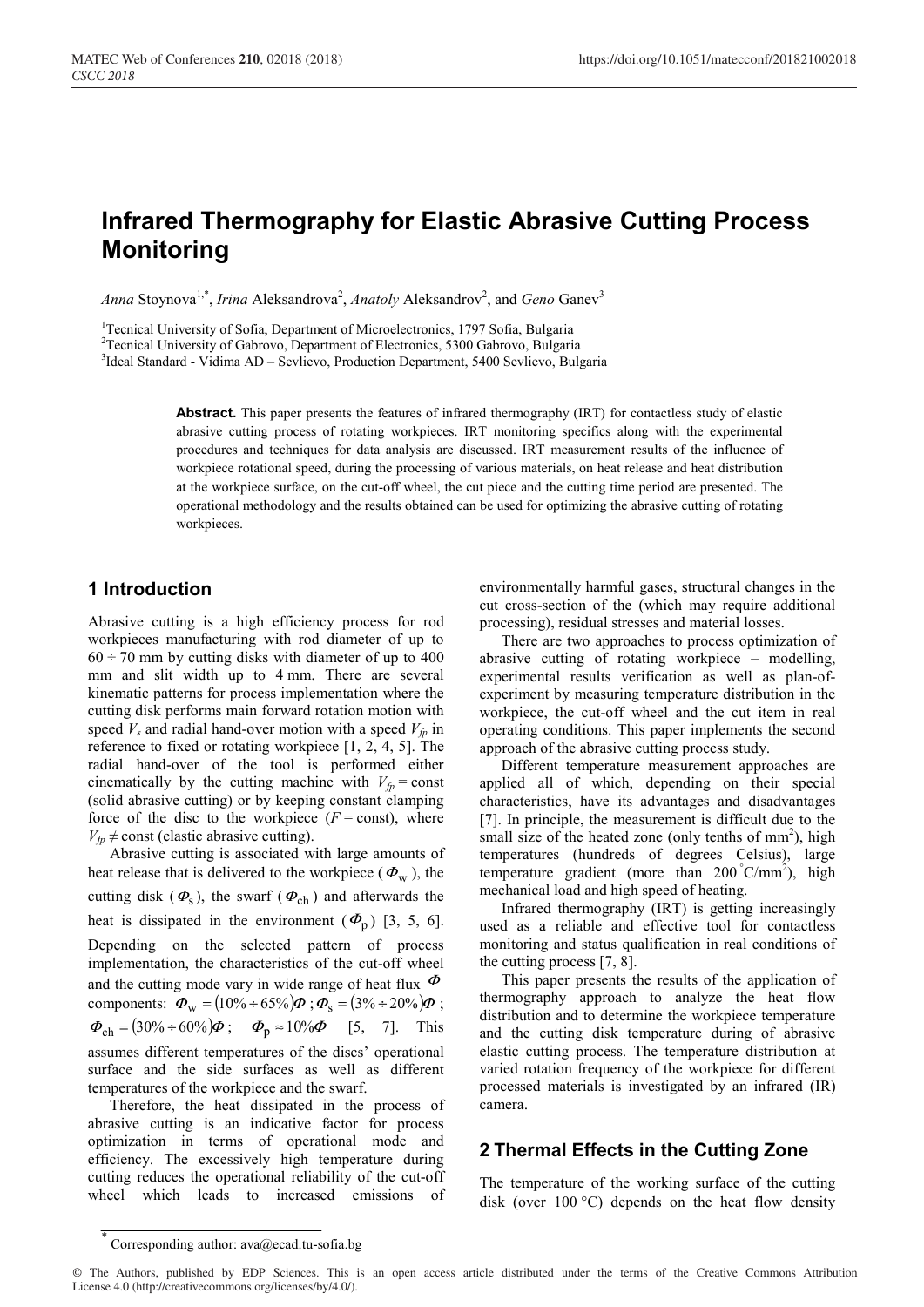$\varphi = d\varPhi$ <sub>s</sub> / *dA* (*A* is the area of the contact surface of the abrasive disk and the workpiece) and the thermal characteristics of the instrument. In the process of cutting the heat enters the workpiece material through the contact area between the cut-off wheel and the workpiece. The sizes of this area, and therefore the size and power of the heat source, depend on the cutting mode parameters. The shape and dimensions of the heat source are mainly determined by the thickness of the cutoff wheel, the characteristics of the disc and the length of the arc of the contact *L* between the tool and workpiece.

In the cutting process, the workpiece acts as a cooler of the tool by absorbing part of the generated heat, which is afterwards transmitted to the swarf. In this aspect, it is better to increase the contact area ( $b_s \times L$ ), which would lead to an increase in the temperature of the workpiece and to reduction of the temperature of the cut-off wheel. At the same time, the temperature in the cutting zone is affected 1) by the abrasive grains load-up and 2) by the volume of the disjoined processed material by single abrasive grains which are directly dependent on disc characteristics.

Intense heat flows pass through the tool, the cutting swarfs, and the processed material during the process of high-speed abrasive cutting. The mechanical work spent for the cutting consists of deformation work (elastic and plastic) of the processed material, friction work and dispersion work (to form new surfaces). The deformation work  $W_d$  done on slipping over the plane of slip is almost entirely converted into heat and it is transmitted to the swarf  $W_{ch}$ , and to the workpiece  $W_{w}$  [3, 4, 6].

The heat from the slipping plane depends on the thickness of the cut material layer  $h<sub>z</sub>$  and the crosssection  $A<sub>z</sub>$  of the cut material by one abrasive grain. The propagation speed of induced heat depends on the temperature gradient at the slipping plane and the thermal conductivity of the material being processed. When the cutting speed (this is the speed of the cutter grain crossing the heat flux) is small, the heat from the slipping plane freely passes through the workpiece. By increasing the cutting speed the cutting abrasive grain crosses heat flux faster, so that a smaller amount of heat passes through the workpiece and increasing amount of heat remains in the swarfs. The process of cutting by an abrasive cutting is accompanied by the melting of the swarfs (plenty of sparking), which results from the large amount of heat generated in the cutting zone during the burning reaction.

Each material has a given point at which it ignites. Upon reaching a temperature of ignition under the influence of oxygen, the physically and chemically clean surfaces of the processed steel workpieces are oxidized to form iron oxide and slag. During this oxidation significant amount of heat is dissipated producing additional heat to the very small volumes of metal of the swarfs which dissociate by the abrasive grains to the melting temperature.

The presence of carbon in the processed material increases the combustion and increases the temperature in the cutting zone, which is the reason for the

differently coloured sparks during abrasive treatment. Under the influence of the high speed of the abrasive cut-off wheel grains the formed slag and iron oxide are removed as glowing sparks. The oxidation of swarf and of the processed material is useful because oxide crust is a fragile component that facilitates the separation of the swarf.

The control of heat flows in the cutting area allows to improve the thermal mode of the cut-off wheel and thus to ensure an increase of its durability. Furthermore, by altering the conditions of the abrasive cutting (cutting pattern and parameters of the cutting mode), it directly determines the thickness of the cut material layer, and as a result the temperature of the tool, swarf, workpiece and the cut piece. This can be also be achieved by selection of particular characteristics of the cutting disc.

Increasing the heat entering the cutting disk increases the wearing of the tool and reduces the cutting intensity as a result of reduction of the relative pressure of the abrasive grains on the target surface (due to softening of the junction of the cutting disc). Heating of the workpiece in the cutting zone leads to changes in the microstructure of the material of the surface layer and occurrence of thermal defects. Blurring of the cutting disc and friction of the lateral surfaces to the facing surfaces of the workpiece are observed in the process of cutting. This leads to tool wreckage and to temperature increase in the zones of contact of the tool and the workpiece. These processes lead to structural changes in the cross section of the cut (whiskers, bumps, deformation of the material) that require further processing. All this shows the crucial role of temperature in the abrasive cutting for the performance of the cutting discs and quality of the treated surfaces and imposes the need for its study and reduction.

# **3 Experimental Studies**

#### **3.1 Equipment, Materials and Methods**

For the implementation of the kinematic arrangement of an elastic abrasive cutting with a constant clamping force of the cut-off wheel to the rotating workpiece a special device is created (Fig. 1). It is set on the longitudinal support of an universal lathe, equipped with a device for stepless adjustment of the rotational speed of the workpiece  $n_w$ .

The arrangement comprises grinders, which provides constant speed of the cutting disk ( $n_s = 8500 \text{ min}^{-1}$ ), a node to adjust the size of the clamping force *F* of the cutting disc to the workpiece and aspiration system for removal of flying swarfs.

In order to study the distribution of the heat flows in the elastic abrasive cutting and in order to establish any correlations between the temperature of the cutting disc, the temperature of the workpiece and the rotational speed of the workpiece, single-factor experiments are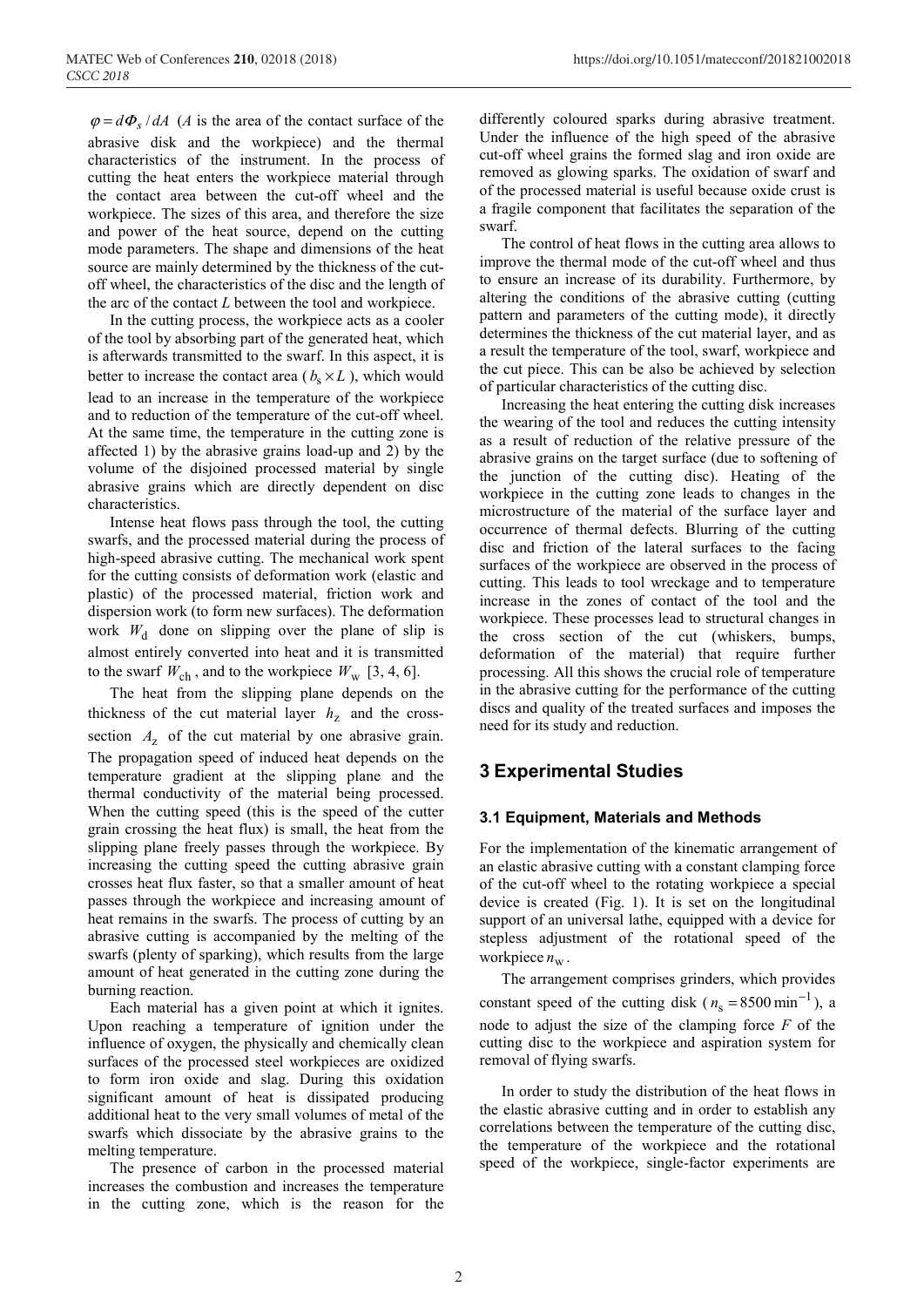carried out at three rotation speeds:  $n_{w_1} = 22 \text{min}^{-1}$ ,  $n_{w_2}$  = 80 min<sup>-1</sup> and  $n_{w_3}$  = 160 min<sup>-1</sup>.



**Fig. 1.** Installation for flexible abrasive cutting

The experimental studies are performed in an oncoming cut by cut-off wheels 41-180x22.2x3.0 А30RBF. The processed material is in the form of cylindrical rods with a diameter of  $d_w = 30$  mm of steels C45 and 42Cr4 (Table 1). All studies are done at a constant clamping force  $F = 0.8$  daN, to establish the minimum wear of cut-off wheel [2].

|  |  | <b>Table 1.</b> Setting Word's margins. |
|--|--|-----------------------------------------|
|  |  |                                         |

| Steel,<br>type              |         | <b>Chemical composition</b> | $\sigma_{\textrm{\tiny B}}$ |       |           |
|-----------------------------|---------|-----------------------------|-----------------------------|-------|-----------|
|                             | $C, \%$ | Mn, $\%$                    | Cr, %                       | [MPa] | <b>HB</b> |
| C <sub>45</sub><br>(1.0503) | 0.44    | 0.5                         | 0.2                         | 750   | 192       |
| 42Cr4<br>(1.7045)           | 0.4     | 0.5                         |                             | 1000  | 205       |

To investigate the heat flow distribution in the workpiece, in the tool, and in the swarf thermography method is applied. Measurements are carried out by an infrared camera ThermaCam SC640, operating in the spectral range of 7.5 to 13  $\mu$ m with image resolution 640 x 480 pixels and IP-link using FireWire. It has a temperature range of -40 °C to +2000 °C with thermal sensitivity 60 mK, spatial resolution of 0.65 mrad and accuracy  $\pm 2\%$  of reading. This camera can acquire images and data at rates of up to 30 Hz with ThermaCAM Researcher Pro 2.9 software package. Real-time processing of thermograms is done by the same software. Further processing of thermograms is performed in MATHLAB. The IR camera was set up and the location of the analysis area was chosen to be on cutting area. Measurements are carried out in two positions: in the direction of cutting and in a direction perpendicular to the direction of cutting.

#### **3.2 Experimental Results**

The distribution of surface temperature of the cut-off wheel, the workpiece and the cutting detail in real time by using the resources of ThermaCAM Researcher Pro for analysis as: spot meter, line with cursor, box area,

isotherm, scaling, plotting and logging measurement results, temperature profiles, histograms and others, such as emissivity calculation and subtraction of image files are examined. Program screen layout of the software with the results from the processing of the thermograms of the process of the elastic abrasive cutting is shown in Fig. 2. The infrared image, histograms, profiles of selected points, lines or areas, their positions and temperatures, along with values such as minimum, maximum, difference (max-min), mean and mean square deviation and more are displayed on the PC screen.



**Fig. 2.** Screen layout with results of thermographic measurements in real time

Fig. 3 a) and b) show consistent frames of an abrasive cutting process on the side of the cut-off wheel in a direction perpendicular to the direction of cut.



**Fig. 3.** Consecutive thermograms of the cutting disk in the process of cutting

Fig. 4 a) and b) show two consecutive thermograms of an abrasive cutting process taken in the direction of cut.



**Fig. 4.** Successive thermograms of the workpiece during the process of cutting

Experiments with thermocouples and with black paint (with emissivity of 0.95) are performed to determine emissivity at different temperatures of the cutting disk and the used workpieces from both materials. Data obtained from these measurements is used for software emissivity correction of individual objects in the thermogram. During the measurements the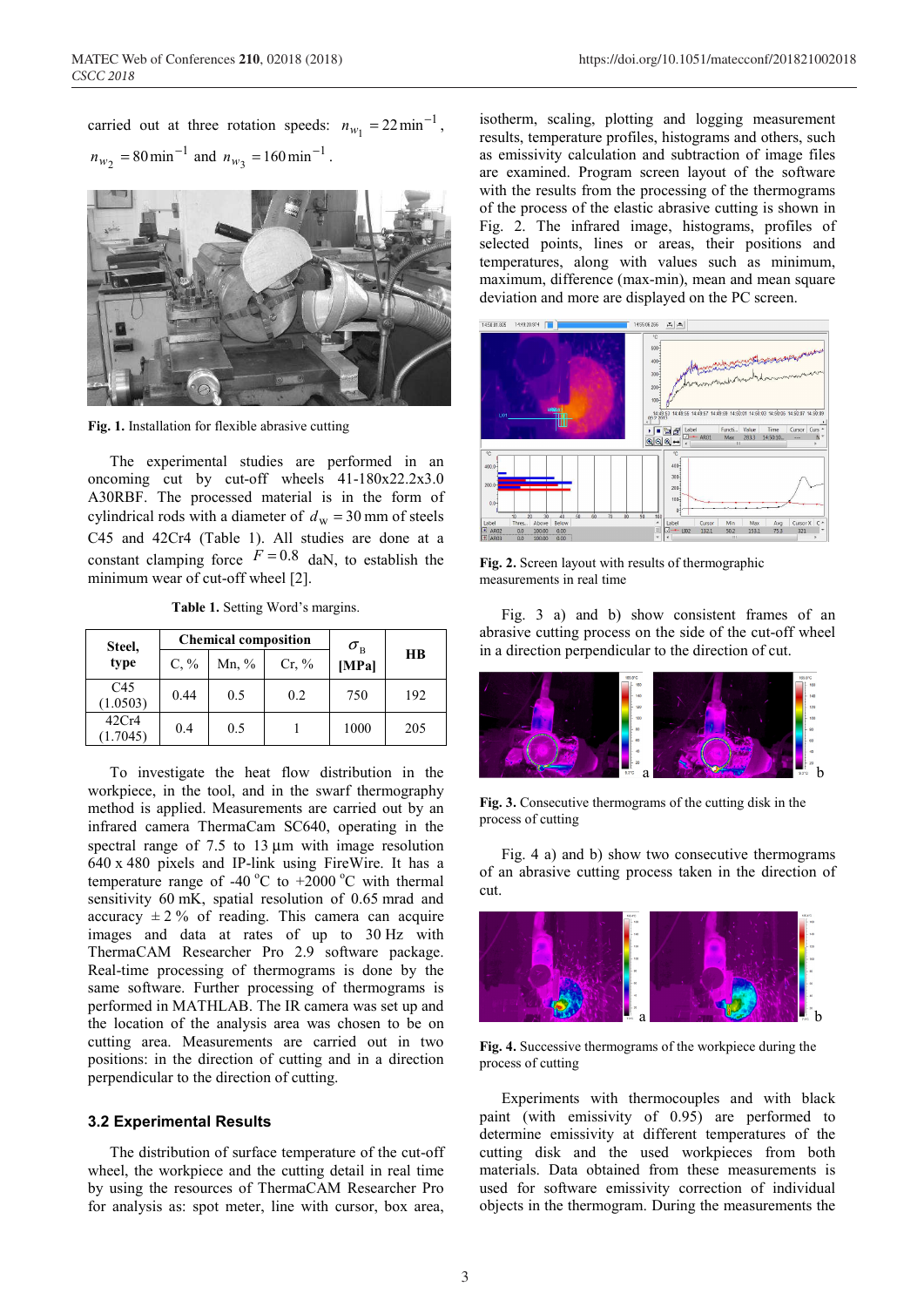atmospheric temperature, relative humidity and reflected temperature, necessary for quantitative evaluation of the heat distribution in the process of abrasive cutting is recorded.

Fig. 5 shows the change of the average surface temperature of the workpiece of C45 material (in red color) and the maximum surface temperature of the cutting disk (blue) at rotation frequency of the workpiece 160 min<sup>-1</sup>. The cursor (vertical black line) marks the end of the cutting process. When the cut piece is removed the disc surface temperature drops sharply to 50 °C, until the average surface temperature of the workpiece is increased by 5 °C for 0.45 s after the end of cutting due to conductive heat transfer. The nature of relationship that reflects the change of the workpiece temperature is determined by its geometry and thermophysical parameters. The length of the cutting process, which in this case is 0.54 s, can be considered from this temperature profile.



**Fig. 5.** Change of the average surface temperature of the workpiece and the maximum temperature of the cutting surface of the disk before, during and after completion of the cutting

Fig. 6 shows two possibilities in the examination of the state of the abrasive cutting process. The process of cutting after getting to a certain temperature (C3 area for the curve SP01, representing the change in the maximum temperature of the cutting disk) can be observed in real time and can be ceased, if required. The temperature change of certain points from the workpiece surface in real time may also be observed. The graph shows the temperature profiles for such points (SP02, SP03 and SP04), displaced on the surface of the workpiece away from the cut-off wheel, of 3 mm distance on the horizontal axis one to another. The regular temperature vibration due to the action of the clamping force and the rotational movement is noticeable on the graphics. These thermal vibrations propagate by convection in the workpiece and gradually subside after cutting of the workpiece.



**Fig. 6.** Distribution of the surface temperature of the cut-off wheel, and individual points on the surface of the workpiece measured along the direction of the cutting (SP01- profile of a point of the cutting disk at 3 mm from the periphery; SP02, SP03 and SP04 - profiles of points on the surface of the workpiece located on the distance of 3 mm to one another).

Fig. 7 illustrates a method of temperature characteristics measurement of individual parameters of the elastic abrasive cutting process of rotating workpieces. The temperature distributions for line LI01 are in red and for line LI02 are in blue – they are shown in the thermogram of Fig. 7. The cursor can be moved and the coordinates of its position, the absolute time (or real-time) and the current temperature can be recorded. By knowing the distance to the subject and used optics the information about the actual location of the cursor in millimetres on the surface of the workpiece or cut-off wheel can be extracted. From the cursors' position on the temperature distribution profile of maximum temperature for lines LI01 and LI02 (LI01 in red is the horizontal line on the diameter of the cut-off wheel and LI02 in blue is the parallel line below it) on the surface of the cut-off wheel it can be read the maximum temperature before the instrument to pass through the cutting zone. From the profile of LI03 (dark purple color) perpendicular to LI01 LI02 it can be observed and quantitatively measured the temperature distribution of truncation detail during the process of cutting.

The dark purple cursor on the temperature profile of LI03 indicates the beginning of the profile of the temperature distribution on the surface of the truncation detail. The next peak to the right, at the larger times, indicates its end. There is an asymmetry in both ends of the temperature distribution of LI01 and LI02, due to the presence and location of an aspiration system. Quantitative data for the size and distribution of the surface temperature, the duration of cutting of the workpiece and the temperature profiles on the cut-off wheel, the workpiece and the truncations detail can be obtained from these temperature profiles in real time of cutting. The shape of the temperature distribution is an indication of the degree of wearing-out of the cut-off wheel as well as the quality of the cut detail. When changing the material and the frequency of the workpiece rotation such profiles change and allow for optimization of the cutting process efficiency. Syncing the frequency of capturing images by the camera with the rotation frequency of the workpiece or with the rotation frequency of the cutting disk, profiles are obtained after each turnover. , can be considered from this temperature profile.



**Fig. 7.** Illustration of thermographic methodology for investigating the process of abrasive cutting.

The cursor for LI02 is at the periphery of cutting disk and for the lane LI01 is in the upper part of the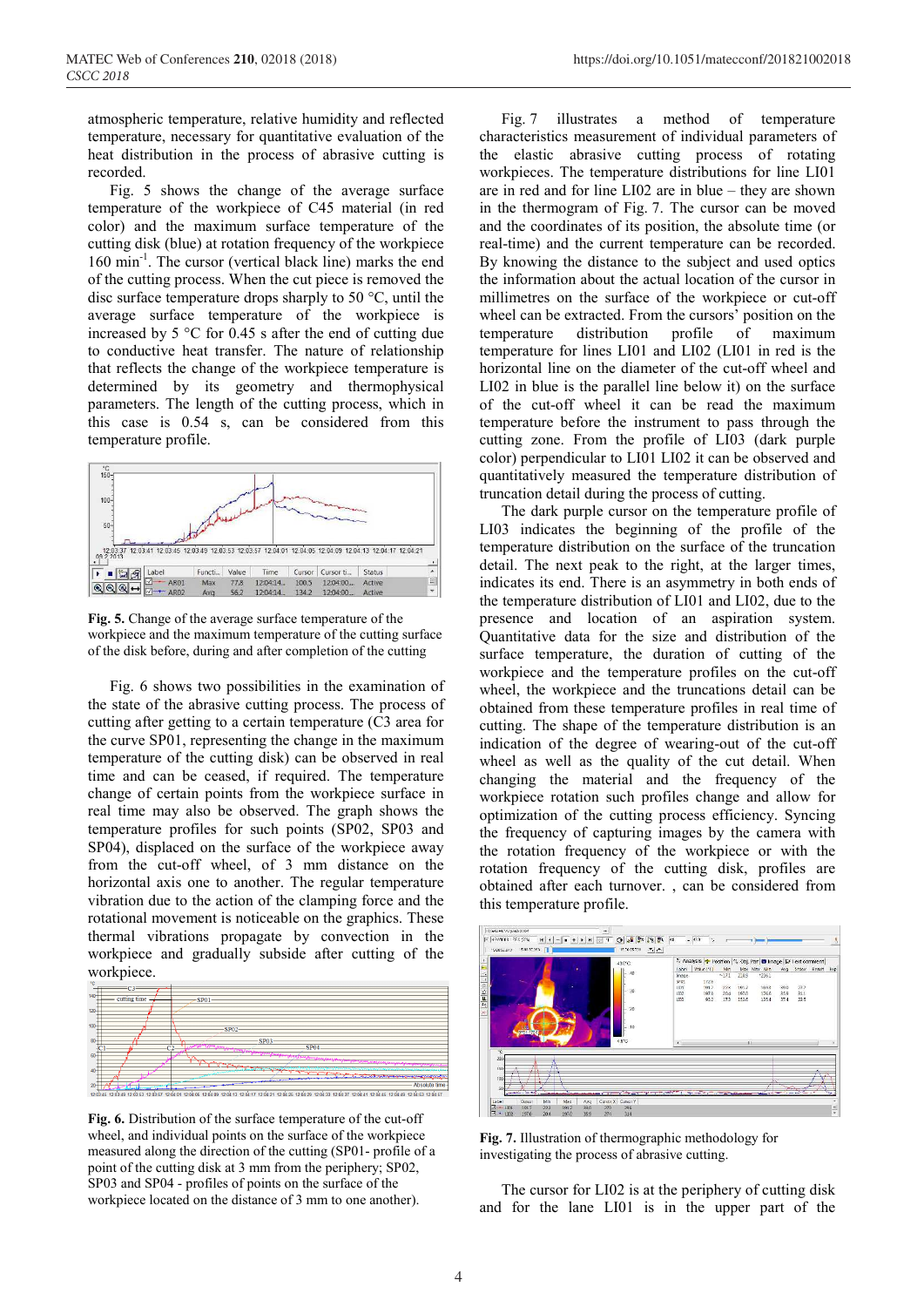workpiece, which is cut off, as shown in Fig. 7. Table 2 presents the results of an experimental study of the effect of rotation frequency of the workpiece on the surface temperature during the elastic abrasive cutting of the workpiece by steel C45 and 42Cr4.

**Table 2.** Temperature at elastic abrasive cutting.

| Steel.<br>type              |         | Maximum temperature, °C |         |            |  |
|-----------------------------|---------|-------------------------|---------|------------|--|
|                             | $n_w$   | of the<br>workpiece     | of the  | of the     |  |
|                             | $min-1$ |                         | cutting | truncation |  |
|                             |         |                         | disk    | detail     |  |
| C <sub>45</sub><br>(1.0503) | 22      | 830                     | 195     | 220        |  |
|                             | 80      | 840                     | 160     | 210        |  |
|                             | 160     | 950                     | 150     | 170        |  |
| 42Cr4<br>(1.7045)           | 22      | 850                     | 200     | 235        |  |
|                             | 80      | 900                     | 170     | 220        |  |
|                             | 160     | 1000                    | 160     | 180        |  |

The analysis of the results shows that in both processed materials the temperature of the cut detail decreases with the increase of the rotation frequency of the workpiece. This is explained by the increase of the layer thickness of the truncation material and the crosssection of the shearing being cut by one abrasive grain, which improves heat transfer, as well as with the increase of cutting time. Increasing the frequency of rotation of the workpiece on the other hand leads to an increase in the temperature of the workpiece and to a reduction of the cut-off wheel temperature. This is related to the increased area of contact between the cutoff wheel and the workpiece ( $b_s \times L$ ) due to the increase of the length of the contact arc *L*, and with the fact that in the cutting process, the workpiece acts as a cooler by absorbing a part of the heat, which is then transmitted to the chip.

The use of non-contact methods such as IRT has its disadvantages. The existence of metal parts of the equipment leads to multiple reflections that complicate the measurement of surface temperature. The unknown transmission factor of the measured surfaces varies according to their orientation, the temperature, and the wave length. The measurement of the temperature through thermography does not provide absolute values of the temperature. To obtain these values, a modeling should be applied and a correlation with the temperature change of the surface must be considered. The IRT measurements are indirect measurements in terms of measuring the temperature in the cutting zone.

Although the cutting zone can be side-viewed at any certain position of the camera, the infrared radiation from the cut-off wheel, the workpiece, and the swarfs affect the temperature measurement result of the observed surface. The morphological operators are considered as the most suitable for selective extraction or suppression of certain structures in the images (especially the glowing sparks) [11]. Fig. 8 shows a thermogram after application of morphological processing. It better visualizes the different elements in the process of cutting.



**Fig. 8.** Thermograms after morphological processing

By implementing appropriate suitable methods of infrared image processing of the abrasive cutting process it can be derived a correlation between the surface temperature of the disc and the workpiece for specific parameters of the process which can be used to control and provide a high efficiency.

# **4 Conclusion**

The heat generated during the process of abrasive cutting influences the tool wearing-out as well as influence on the process output, surface quality, processing accuracy, and other output process parameters. Therefore, the examination and the measurement of the temperature distribution in the workpiece and the cut-off wheel are extremely important for practical applications. Optimum performance, quality, productivity, process economy and stability of the instrument can be determined applying such studies.

This paper is focused on the infrared thermography applications for non-contact and non-invasive study and characterization of the elastic abrasive cutting process as well as the instruments used for flexible abrasive cutting of rotating workpieces. The thermal phenomena of the elastic abrasive cutting process of rotating workpieces are analyzed. The conditions for IRT monitoring of the process, along with the experimental procedures and techniques for data analysis are discussed.

Experimental data from single factor thermography measurements are presented for taking into account the influence of rotational frequency of the workpiece over the cutting time and heat generation and distribution in the workpiece, cutting disc and the swarf during the processing of different materials. The methodology of performing the study and the results obtained might be applied to the process of abrasive cutting of rotating workpieces.

# **Acknowledgment**

The paper is published with the support of the project no. DN 17/16 of the National Science Fund, Bulgaria.

### **References**

1. N. Nenkov, I. Аleksandrova, G. Ganev, Маshinostroene, 5-6 (1999), рp. 38-40